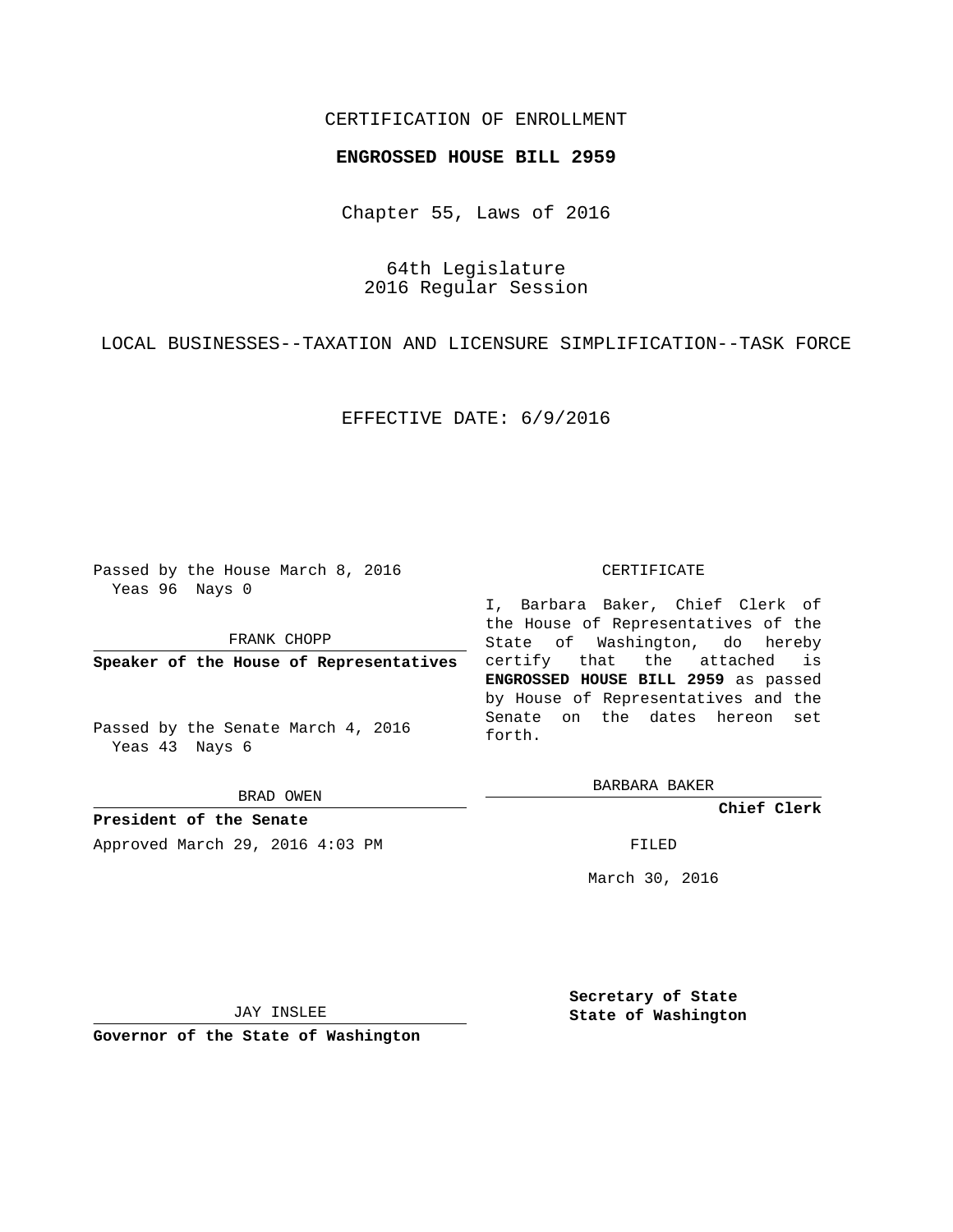### **ENGROSSED HOUSE BILL 2959**

# AS AMENDED BY THE SENATE

Passed Legislature - 2016 Regular Session

# **State of Washington 64th Legislature 2016 Regular Session**

**By** Representatives Lytton, Nealey, and Ormsby

Read first time 02/01/16. Referred to Committee on Finance.

 AN ACT Relating to local business tax and licensing 2 simplification; and creating a new section.

BE IT ENACTED BY THE LEGISLATURE OF THE STATE OF WASHINGTON:

 NEW SECTION. **Sec. 1.** (1) The legislature finds that over forty cities currently impose local business and occupation taxes and that approximately two hundred twelve cities require a business license. The legislature further finds that, unlike sales and use taxes and property taxes, the state has had little involvement in the administration of local business taxes. The legislature further finds that the business community has expressed concerns for decades with respect to local tax compliance and licensing obligations in numerous cities, which often tax and license similar transactions very differently. This lack of local uniformity, in conjunction with any lack of centralized administration, has created confusion and an undue burden on Washington businesses, especially smaller businesses that lack the financial wherewithal to seek sophisticated tax and licensing assistance.

 (2) The legislature further finds that over the past fifteen years, the state and cities have made the following substantial inroads with respect to bringing uniformity to local business and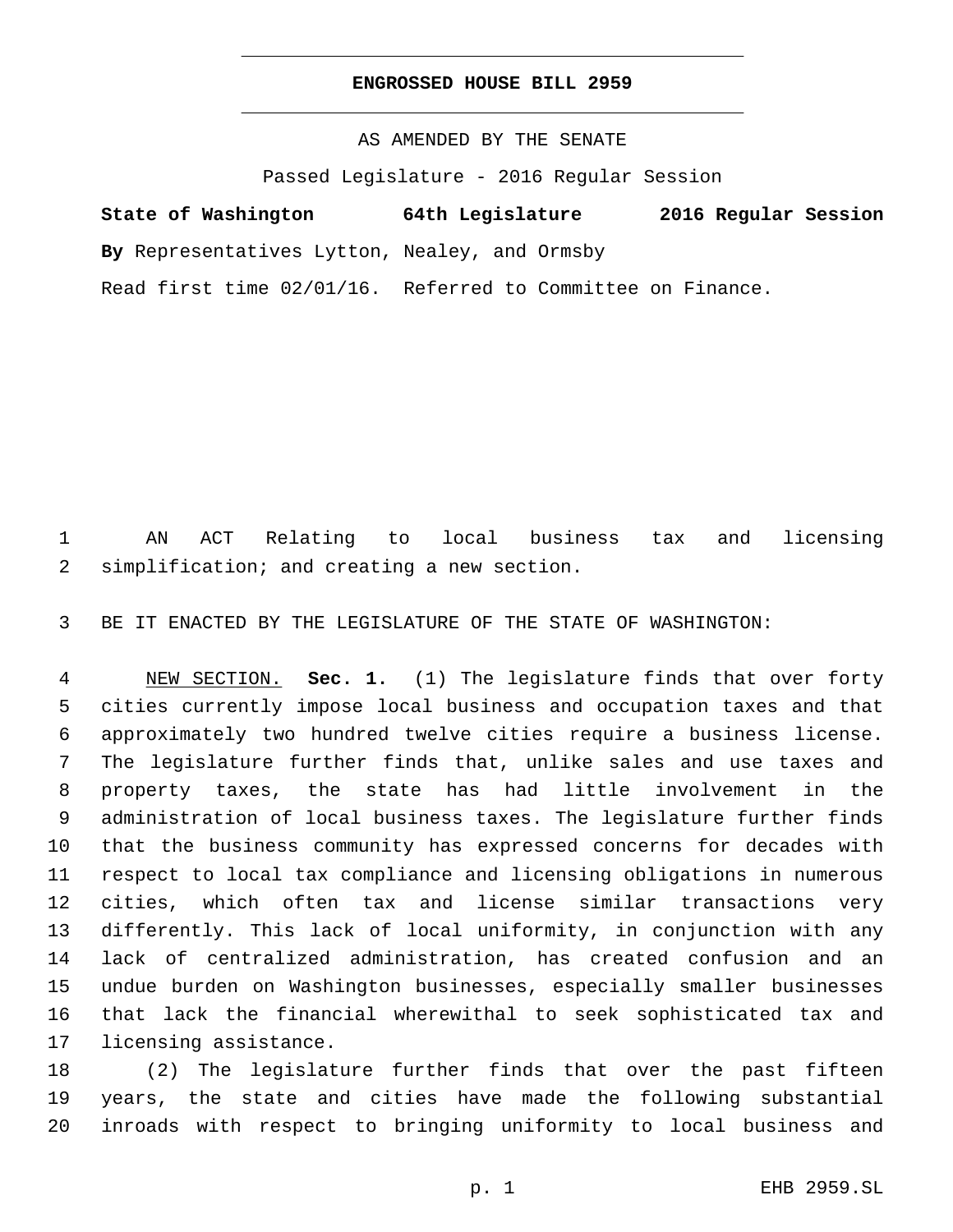occupation tax provisions and streamlining the collection of both 2 local taxes and business licenses:

 (a) In 2003, the legislature enacted Engrossed House Bill No. 2030 that provided for a more uniform system of municipal business and occupation taxes. It required the cities, working through the association of Washington cities, to form a committee to adopt a model ordinance for municipal business and occupation taxes. Engrossed House Bill No. 2030, through the model ordinance, establishes uniform local definitions, tax classifications, and 10 apportionment methodology.

 (b) In 1977, the legislature created a master license service to streamline business licensing and renewal. The program transferred to the department of revenue on July 1, 2011. The master license service was renamed to the business licensing service to better reflect the program's purpose: The business licensing service is the clearinghouse for business licensing, offering more than two hundred endorsements from ten state agency partners, and issuing local business licenses on behalf of approximately seventy cities, with more cities joining every year. Agency programs and municipalities retain full regulatory control over their registration and compliance 21 requirements.

 (c) In 2010, the governor signed Executive Order No. 10-05 – improving the way state government serves small business. The order outlined priorities to make it easier to do business in Washington state. In the executive order, the department was specifically charged with exploring, evaluating, and recommending tax simplification solutions as a way to assist small businesses, draw businesses to the state, and keep Washington competitive. The order called for a business process with findings and recommendations due to the governor by June 30, 2011. Based on extensive feedback from small businesses, there was consensus that the top priority to simplify their tax burden is to have a single way to file taxes across the state. To meet this need, the department of revenue recommended centralizing administration of state and local business and occupation tax reporting, as is done with sales tax reporting today. In addition, the department recommended continued work to address feedback on administrative processes and ongoing efforts to look at integration of state systems, working towards a goal of a single business portal for small businesses to use to interact with the state. As part of the feedback provided to the department of

p. 2 EHB 2959.SL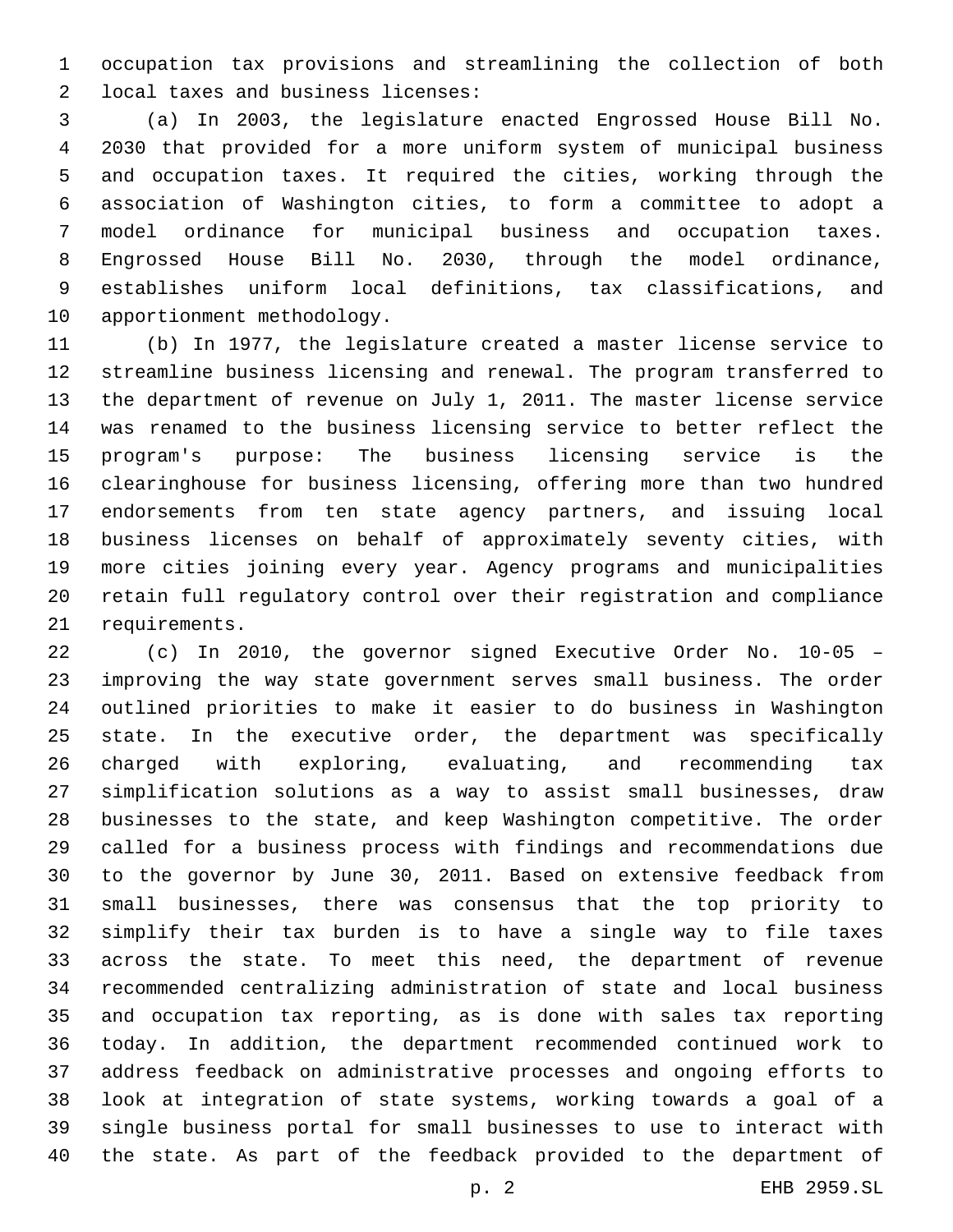revenue, local governments pointed out the following benefits of centralized administration, if it was revenue neutral and retained local flexibility regarding local tax rates, exemptions, deductions, and credits:4

5 (i) Reduce cities' administrative costs;

 (ii) Allow cities that cannot afford administration to have the option of enacting a local business and occupation tax;

8 (iii) Increase statewide economic data;

9 (iv) Reduce cities' employee workloads;

(v) Potentially increase enforcement and broaden compliance;

11 (vi) Eliminate redundant processes; and

 (vii) Provide an opportunity for state and local government to look at tax structure, reporting, etc., holistically.

 (d) The cities of Seattle, Tacoma, Bellevue, and Everett have been working together since 2010 to simplify the process of local business licensing and business and occupation tax filing. In 2014, these cities signed an interlocal agreement to establish a "one-stop" system for tax payment and business license application filing to make it easier and more efficient for businesses to apply for local business licenses and file local taxes, while the cities retain local control over local licensing and tax collection functions and policies. This joint effort to create an internet web application gateway where tax collection and business licensing functions can be collectively administered, and where businesses operating in multiple cities can use a one-stop system for tax payment or local business license application filing, began operations in 2016 and is known as 27 FileLocal.

 (3) The legislature finds that despite the significant improvements to local business tax and licensing administration over the past fifteen years legislative action is still required. The legislature directs the state, cities, towns, and identified business associations to partner in developing options for centralized and simplified administration of local business and occupation taxes and business licensing, and in particular to evaluate the following:

 (a) Options to coordinate administration of local business and 36 occupation taxes;

 (b) Options for centralized administration of local business and occupation taxes for those cities and towns that desire to 39 participate in a state-provided alternative;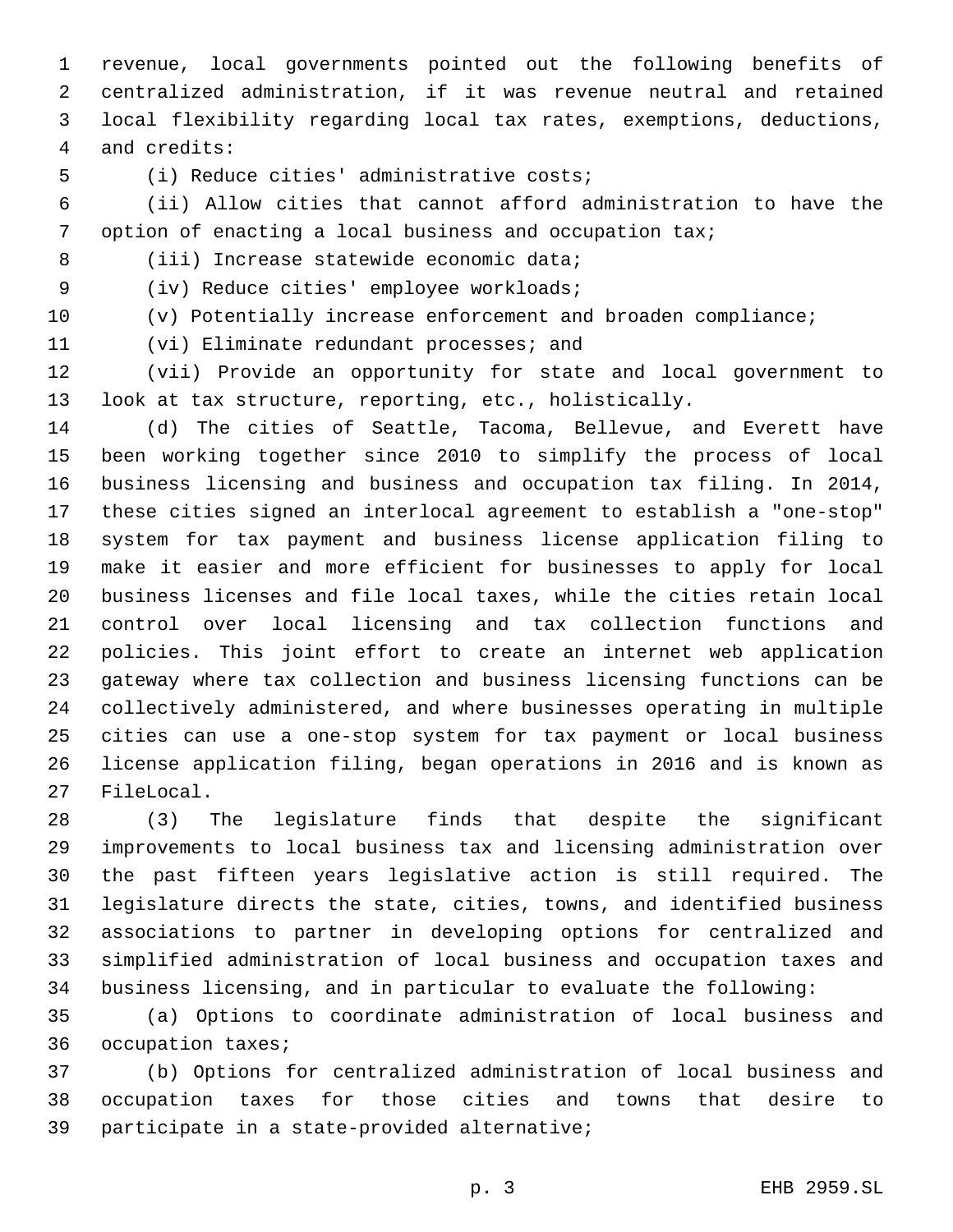(c) Options for all cities and towns to partner with the state 2 business licensing service; and

 (d) Implementing data sharing and establishing a seamless state and local user interface for those cities and towns participating in 5 FileLocal.

 (4) By January 1, 2017, the task force established in subsection (5) of this section must prepare a report to the legislature with the 8 following:

 (a) Additional or alternative options to improve the administration of local business tax and licensing that are not 11 described in subsection (3) of this section;

 (b) An examination of the differences in apportionment and nexus between state and local business and occupation taxes, and how these 14 differences affect taxpayers and cities; and

 (c) Recommendations that address the issues described in 16 subsection (3) of this section.

 (5)(a) A task force for local business tax and licensing simplification is established. The task force must consist of the 19 following nine members:

 (i) Two representatives of the association of Washington 21 business;

 (ii) One representative of the national federation of independent 23 business;

(iii) One representative of the association of Washington cities;

 (iv) One representative from a Washington city or town that imposes a local business and occupation tax and has a population greater than one hundred thousand persons using the most recent official population estimate determined under RCW 43.62.030 prior to 29 the effective date of this section;

 (v) One representative from a Washington city or town that imposes a business and occupation tax and has a population of less than one hundred thousand persons using the most recent official population estimate determined under RCW 43.62.030 prior to the 34 effective date of this section;

 (vi) One representative from FileLocal who is not otherwise 36 included on the task force under  $(a)(iv)$  or  $(v)$  of this subsection  $37(5)$ ;

 (vii) One representative from the Washington retail association; 39 and

(viii) One representative from the department of revenue.

p. 4 EHB 2959.SL